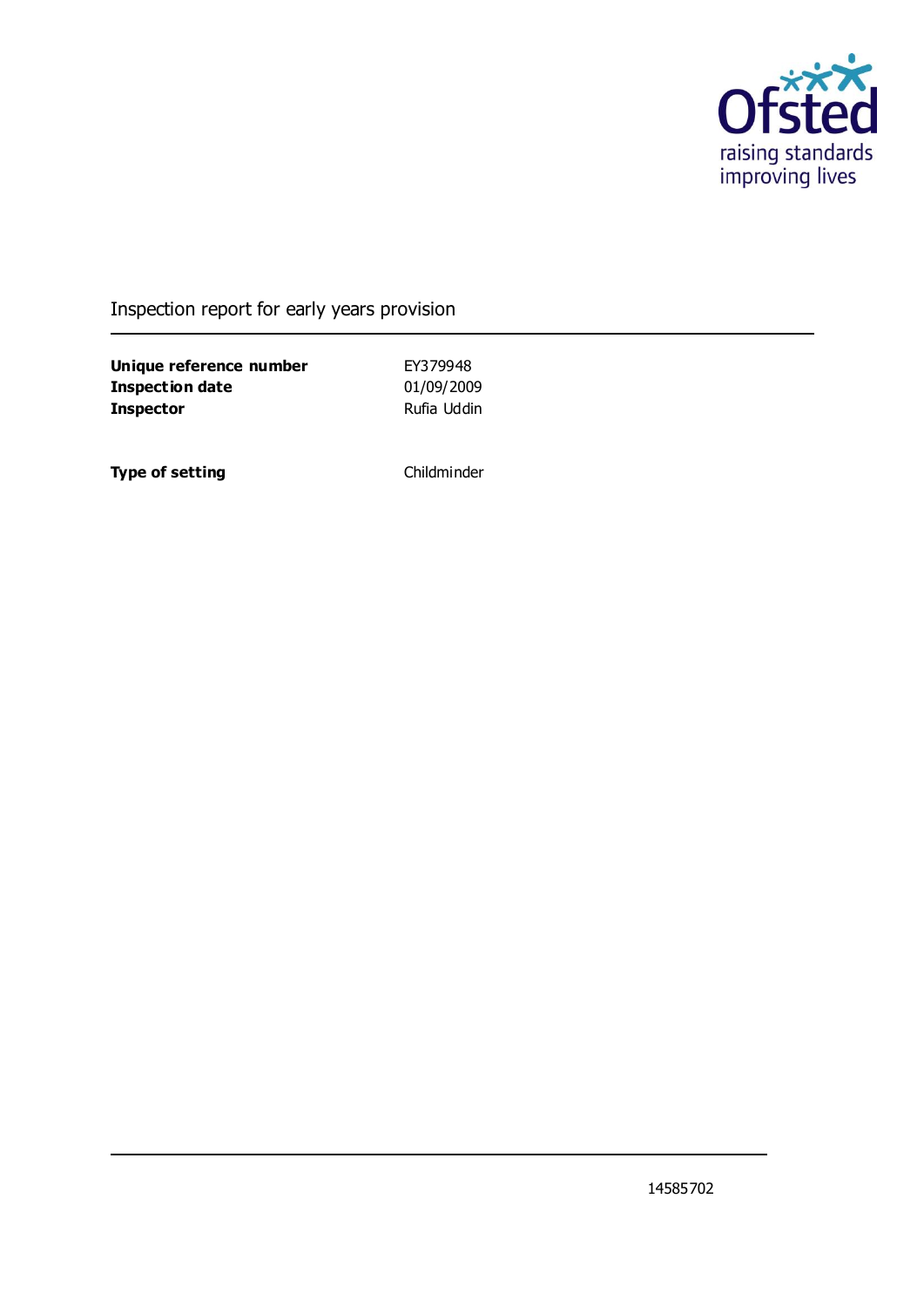The Office for Standards in Education, Children's Services and Skills (Ofsted) regulates and inspects to achieve excellence in the care of children and young people, and in education and skills for learners of all ages. It regulates and inspects childcare and children's social care, and inspects the Children and Family Court Advisory Support Service (Cafcass), schools, colleges, initial teacher training, work-based learning and skills training, adult and community learning, and education and training in prisons and other secure establishments. It rates council children's services, and inspects services for looked after children, safeguarding and child protection.

If you would like a copy of this document in a different format, such as large print or Braille, please telephone 0300 123 1231, or email enquiries@ofsted.gov.uk.

You may copy all or parts of this document for non-commercial educational purposes, as long as you give details of the source and date of publication and do not alter the information in any way.

Royal Exchange Buildings St Ann's Square Manchester M2 7LA

T: 0300 123 1231 Textphone: 0161 618 8524 E: enquiries@ofsted.gov.uk W: [www.ofsted.gov.uk](http://www.ofsted.gov.uk/)

© Crown copyright 2009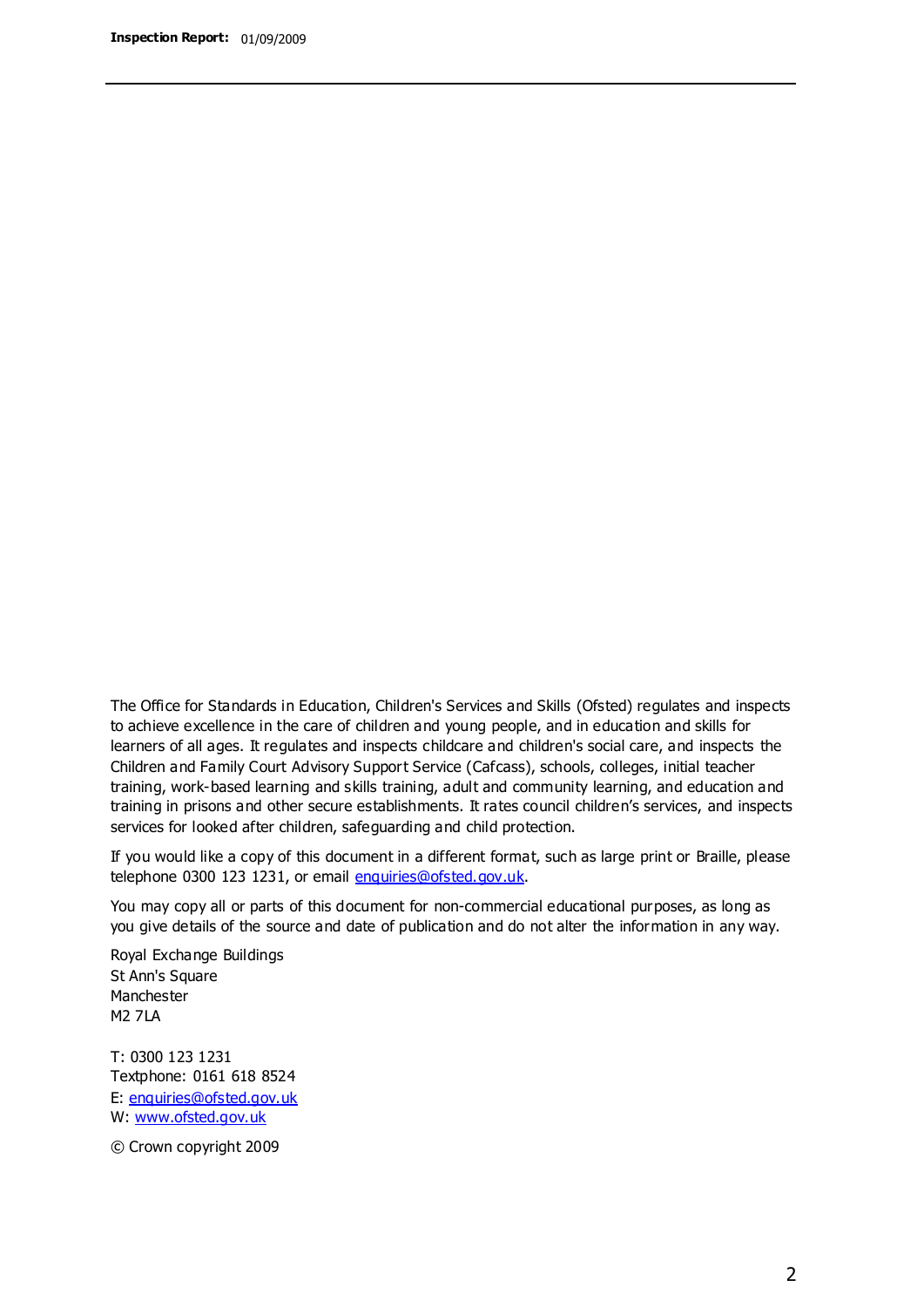## **Introduction**

This inspection was carried out by Ofsted under Sections 49 and 50 of the Childcare Act 2006 on the quality and standards of the registered early years provision. 'Early years provision' refers to provision regulated by Ofsted for children from birth to 31 August following their fifth birthday (the early years age group). The registered person must ensure that this provision complies with the statutory framework for children's learning, development and welfare, known as the *Early* Years Foundation Stage.

The provider must provide a copy of this report to all parents with children at the setting where reasonably practicable. The provider must provide a copy of the report to any other person who asks for one, but may charge a fee for this service (The Childcare (Inspection) Regulations 2008 regulations 9 and 10).

The setting also makes provision for children older than the early years age group which is registered on the voluntary and/or compulsory part(s) of the Childcare Register. This report does not include an evaluation of that provision, but a comment about compliance with the requirements of the Childcare Register is included in Annex B.

Please see our website for more information about each childcare provider. We publish inspection reports, conditions of registration and details of complaints we receive where we or the provider take action to meet the requirements of registration.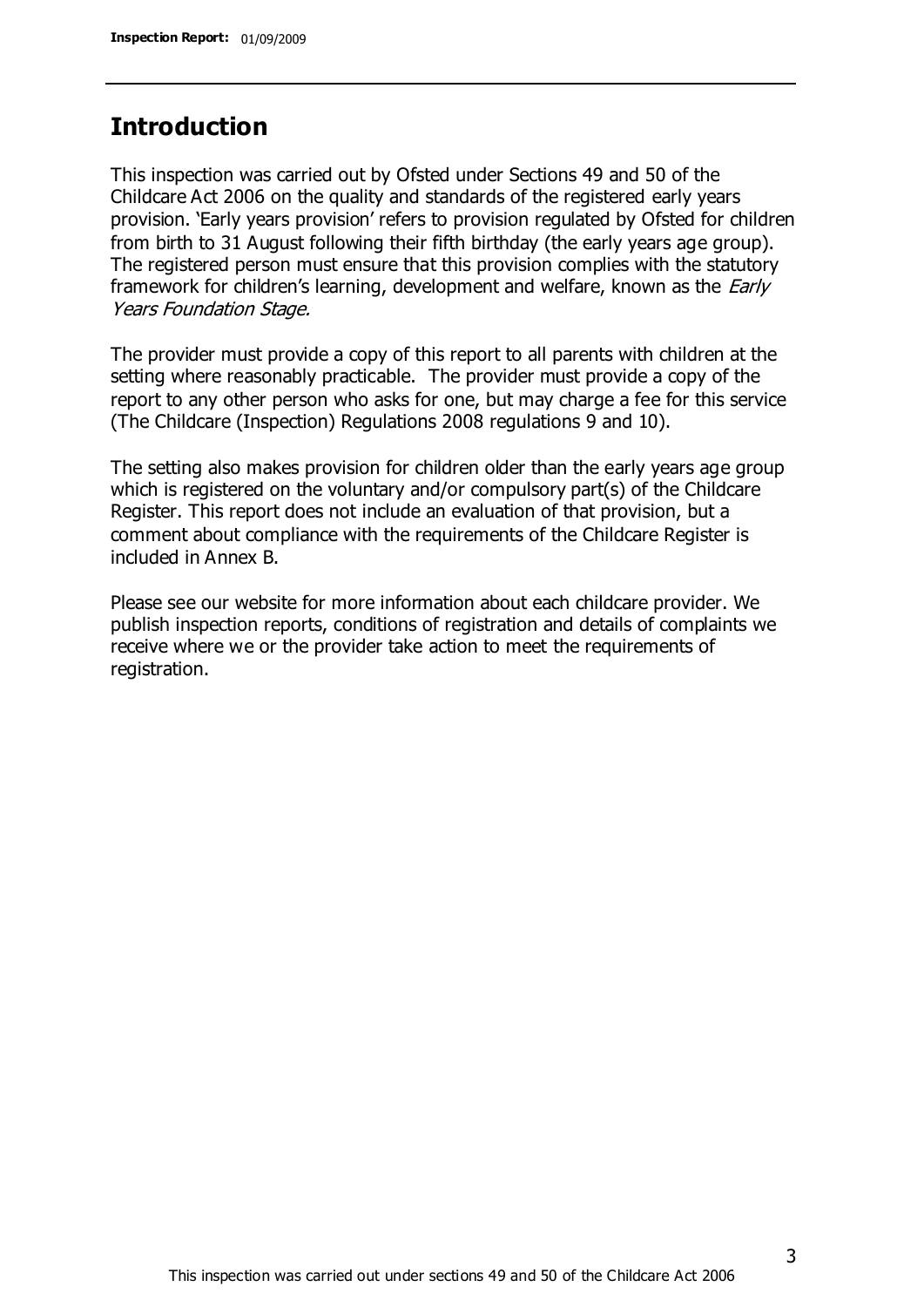# **Description of the childminding**

The childminder was registered in 2008. She lives with her husband and three children, aged six, 13, and 16 years, in a residential area of Walthamstow in the London borough of Waltham Forest. The whole of the home is being used for childminding and there is a fully enclosed garden for outside play.

The childminder is registered to care for a maximum of five children under eight years at any one time, of whom no more than three may be in the early years age range. The childminder is currently minding one child in the early years age range, and is registered on the Early Years Register and on both the compulsory and voluntary parts of the Childcare Register. The childminder walks or drives to local schools to take and collect children, and regularly attends the local parent and toddler groups and visits parks and shops. The childminder is a member of the National Childminding Association (NCMA).

# **The overall effectiveness of the early years provision**

Overall the quality of the provision is good.

Overall, the quality of the provision is good. Children have settled quickly and are happy, content and feel safe at the childminder's home. The children are treated as individuals and with respect and their needs are met well. Clear policies and procedures are in place and shared with parents. Risk assessments are in place and clearly identify hazards in the home and garden, although risk assessments for outings need to be recorded. The childminder has made a satisfactory start on self-evaluation and has begun to identify areas for improvement to improve and develop her practice.

# **What steps need to be taken to improve provision further?**

To further improve the early years provision the registered person should:

- obtain information in advance of the child being admitted, about who has legal contact and parental responsibility for the child
- update the safeguarding procedures to include procedures to follow if an allegation is made against the childminder or a member of the household
- update records of risk assessments so they identify all aspects of the environment that need to be checked on a regular basis with particular regard for outings.

# **The effectiveness of leadership and management of the early years provision**

Children are safeguarded well. The childminder has put in place necessary precautions to ensure children are kept safe at her home. Gates restrict access to unsupervised areas, a visitors' book is used and regular fire evacuations are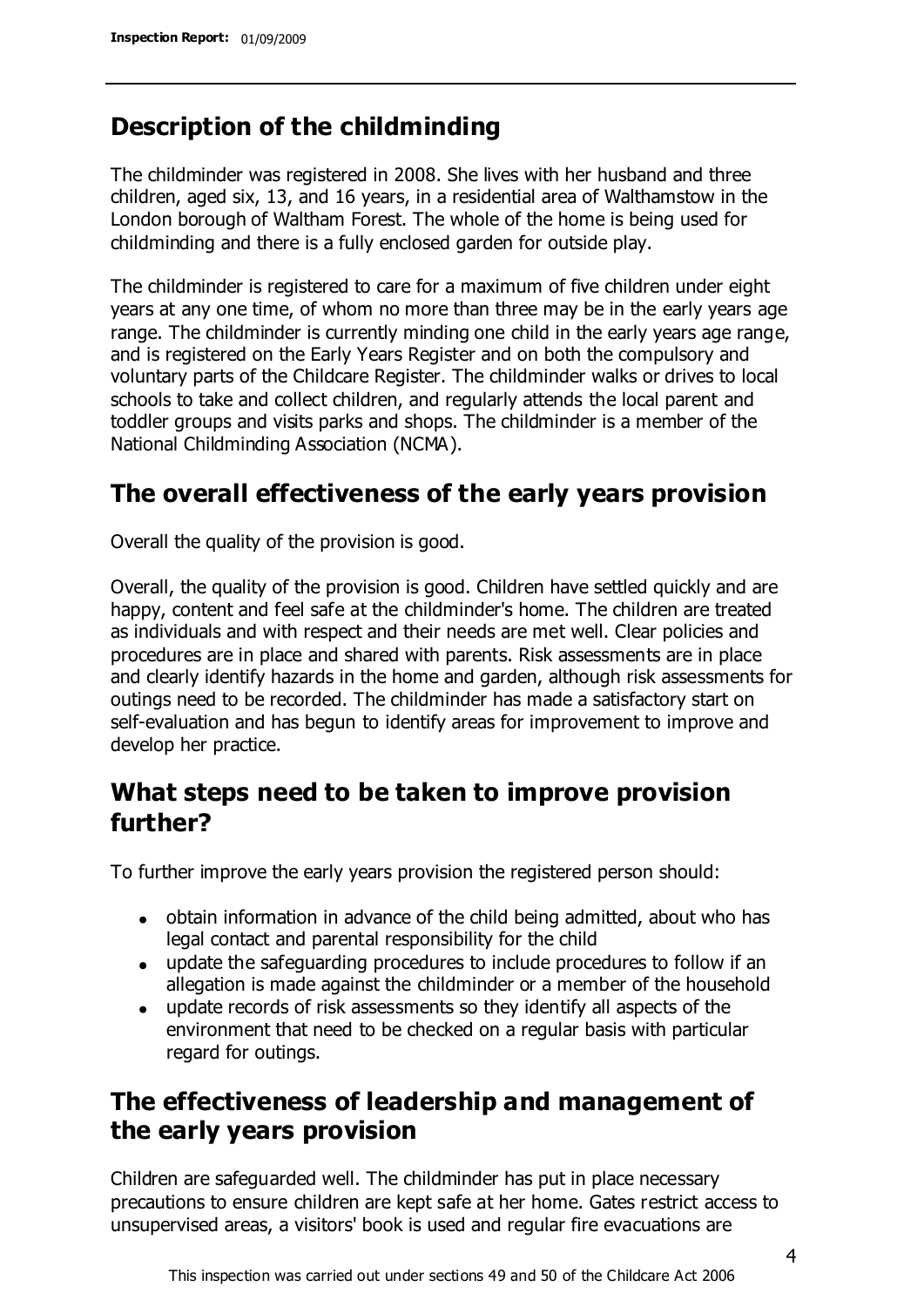practised with children and clear records kept. The front door remains locked while children are present. Children are supervised well at all times. Clear records of incidents are recorded, shared with parents and kept confidential. Children are safeguarded as the childminder carries out risk assessments in her home and garden. Risk assessments contain details of when they were completed and reviewed and help reduce risks to children. The childminder minimises potential hazards by assessing risks to children when they are taken off the premises on an outing, although she does not record this. Written policies and procedures on safeguarding children are in place, although do not yet include what to do in the case of an allegation being made against the childminder or a member of her family. Details of children are kept secure and confidential. The childminder has a good understanding and awareness of the procedure to follow in the event of having a concern about a child in her care and the records to keep.

Good partnerships with parents have developed and verbal information is shared with them daily on arrival and collection. The childminder shares policies and procedures with them. At present, the childminder has no children who attend other early years settings, but she demonstrated a good awareness of procedures that she would follow to develop these partnerships with the setting. The childminder uses a learning journey to record observations of the children and their next steps for development, these are shared with parents. The childminder has a good understanding regarding the children's individual needs and interests and how to meet them. All necessary written parental permissions are in place and the childminder regularly requests comments from parents, and all comments were positive. Although details of authorised people to collect children are recorded, some clarification is required regarding who has legal contact and who has legal parental responsibility for the child.

The childminder is well organised and paperwork is clear and kept confidential. She ensures that all children have their individual files. The childminder has started the self-evaluation process and has made progress working towards achieving her identified areas for improvement.

# **The quality and standards of the early years provision and outcomes for children**

Children are happy in the childminder's care. They are busy and curious and enjoy investigating the resources that are available to them. They confidently ask the childminder for help to complete a puzzle and enthusiastically help to tidy up so they can sit on the floor mat for their play. The childminder helps the children to progress at their own pace as she has a good knowledge of the Early Years Foundation Stage learning and development requirements. She has considered each child's starting point and abilities and which activities are suitable to challenge them and help them move on in their learning. The childminder has begun to evaluate activities and identify how they can be extended to support each child. Interactions are good and the childminder talks to the children as they play, explaining what toys do and the sounds they are making. The childminder knows the children well and their routines, she ensures she follows these to help them settle. She respects children's sleep times and meals times. Children are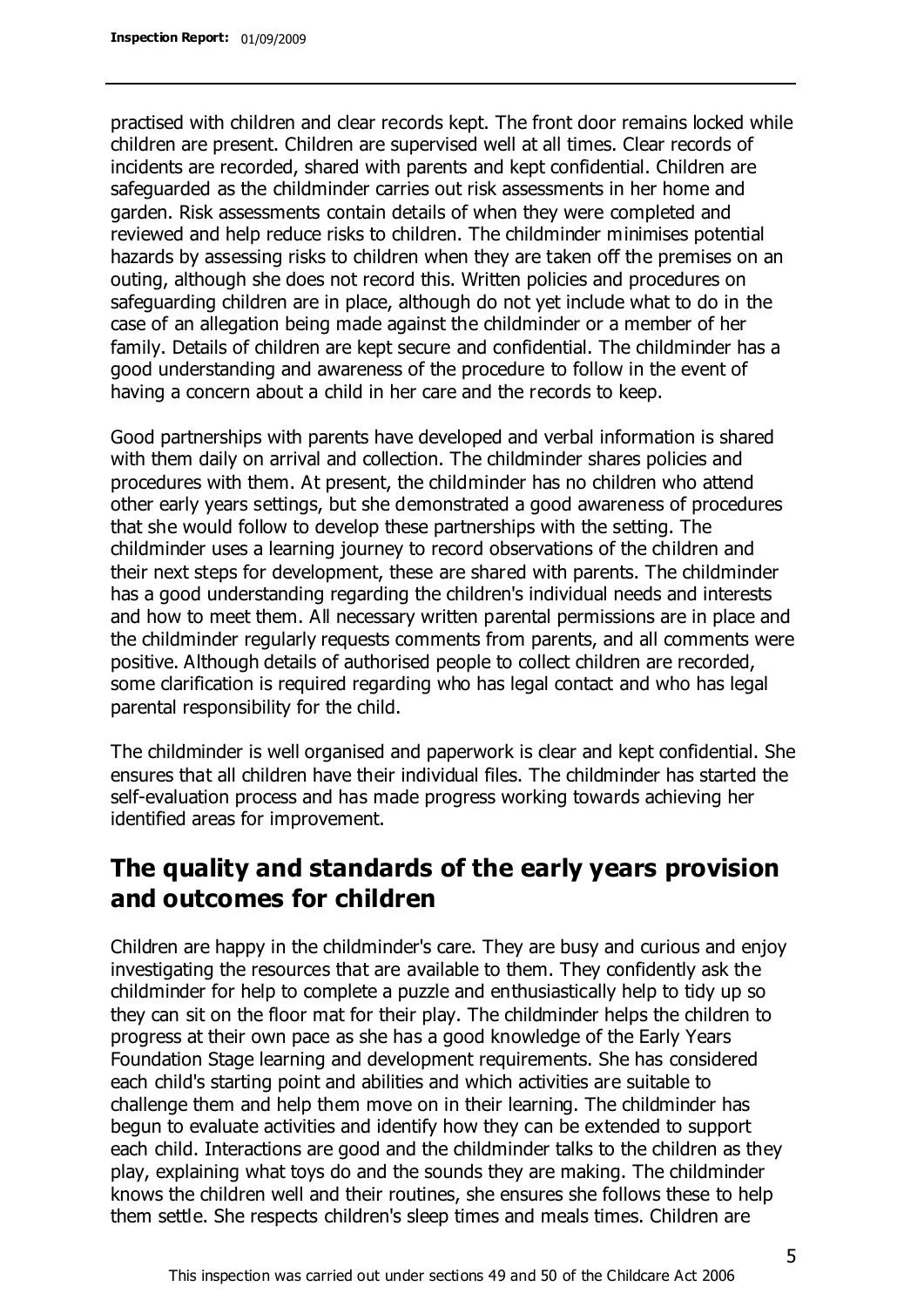regularly offered a change of resources from the good selection available. Resources are easily accessible and in good condition. The childminder has ensured that she has a good variety of both plastic and wooden toys, so children can feel the textures. Children benefit because the childminder also encourages their independence. Children play together cooperatively and are encouraged to tidy up the toys and to say please and thank you. The childminder encourages them to get their own shoes and attempt to put them on the correct feet by themselves. She assists them by offering gentle reminders and appropriate support. Children are covering all areas of learning and development and have good opportunities to explore the world around them through regular trips around the local area and access to the enclosed garden. The childminder has begun to carry out written observations and these are evaluated sufficiently to inform her about how the children are progressing, or to identify how she can help them to reach the next stage in their learning. The childminder is able to demonstrate, verbally and through planned activities, a real understanding of where the children are and how she can help to challenge them. She has compiled an informative scrapbook of photographs, showing the children enjoying a variety of activities such as painting and playing outside with sand, and shares this with parents to involve them. She also provides a daily diary to all parents detailing children's sleeps, what and how much they have eaten, and nappy changes, helping to successfully promote continuity of care and strong partnerships with parents.

The childminder promotes healthy hygiene practices and is a good role model. She prepares food daily for the children and she is aware of children's dietary needs and meets them well. Children are regularly offered fresh drinking water and children have their cups regularly refilled and offered to them. The childminder ensures that children wash hands before meals and after playing in the garden. Nappy change procedures are good and the childminder respects the children's privacy. Children's well-being is promoted as the childminder is aware of the procedures to follow in the event of an accident and clear records are kept and shared with parents. Medication records are also kept and shared with parents.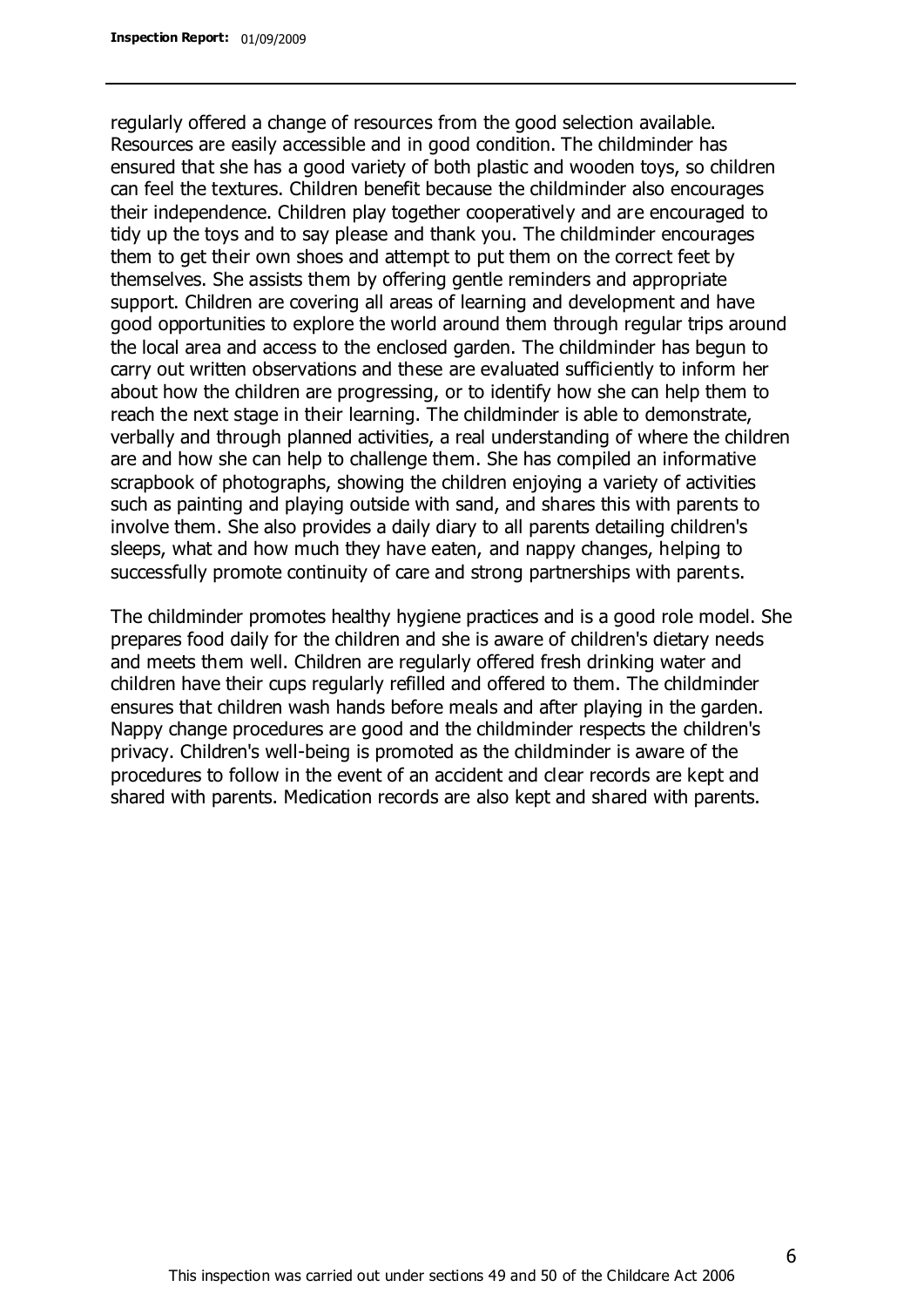# **Annex A: record of inspection judgements**

#### **The key inspection judgements and what they mean**

Grade 1 is Outstanding: this aspect of the provision is of exceptionally high quality Grade 2 is Good: this aspect of the provision is strong Grade 3 is Satisfactory: this aspect of the provision is sound Grade 4 is Inadequate: this aspect of the provision is not good enough

### **The overall effectiveness of the early years provision**

| How well does the setting meet the needs of the<br>children in the Early Years Foundation Stage? |  |
|--------------------------------------------------------------------------------------------------|--|
| The capacity of the provision to maintain continuous                                             |  |
| improvement                                                                                      |  |

### **The effectiveness of leadership and management of the early years provision**

| How effectively is the Early Years Foundation Stage led                                         |   |
|-------------------------------------------------------------------------------------------------|---|
| and managed?                                                                                    |   |
| The effectiveness of leadership and management in embedding<br>ambition and driving improvement |   |
| The effectiveness with which the setting deploys resources                                      |   |
| The effectiveness with which the setting promotes equality and                                  |   |
| diversity                                                                                       |   |
| The effectiveness of safeguarding                                                               | フ |
| The effectiveness of the setting's self-evaluation, including the                               | 3 |
| steps taken to promote improvement                                                              |   |
| The effectiveness of partnerships                                                               |   |
| The effectiveness of the setting's engagement with parents and                                  |   |
| carers                                                                                          |   |

### **The quality of the provision in the Early Years Foundation Stage**

The quality of the provision in the Early Years Foundation Stage  $\vert$  2

### **Outcomes for children in the Early Years Foundation Stage**

| <b>Outcomes for children in the Early Years Foundation</b>    |  |
|---------------------------------------------------------------|--|
| <b>Stage</b>                                                  |  |
| The extent to which children achieve and enjoy their learning |  |
| The extent to which children feel safe                        |  |
| The extent to which children adopt healthy lifestyles         |  |
| The extent to which children make a positive contribution     |  |
| The extent to which children develop skills for the future    |  |

Any complaints about the inspection or report should be made following the procedures set out in the guidance available from Ofsted's website: www.ofsted.gov.uk